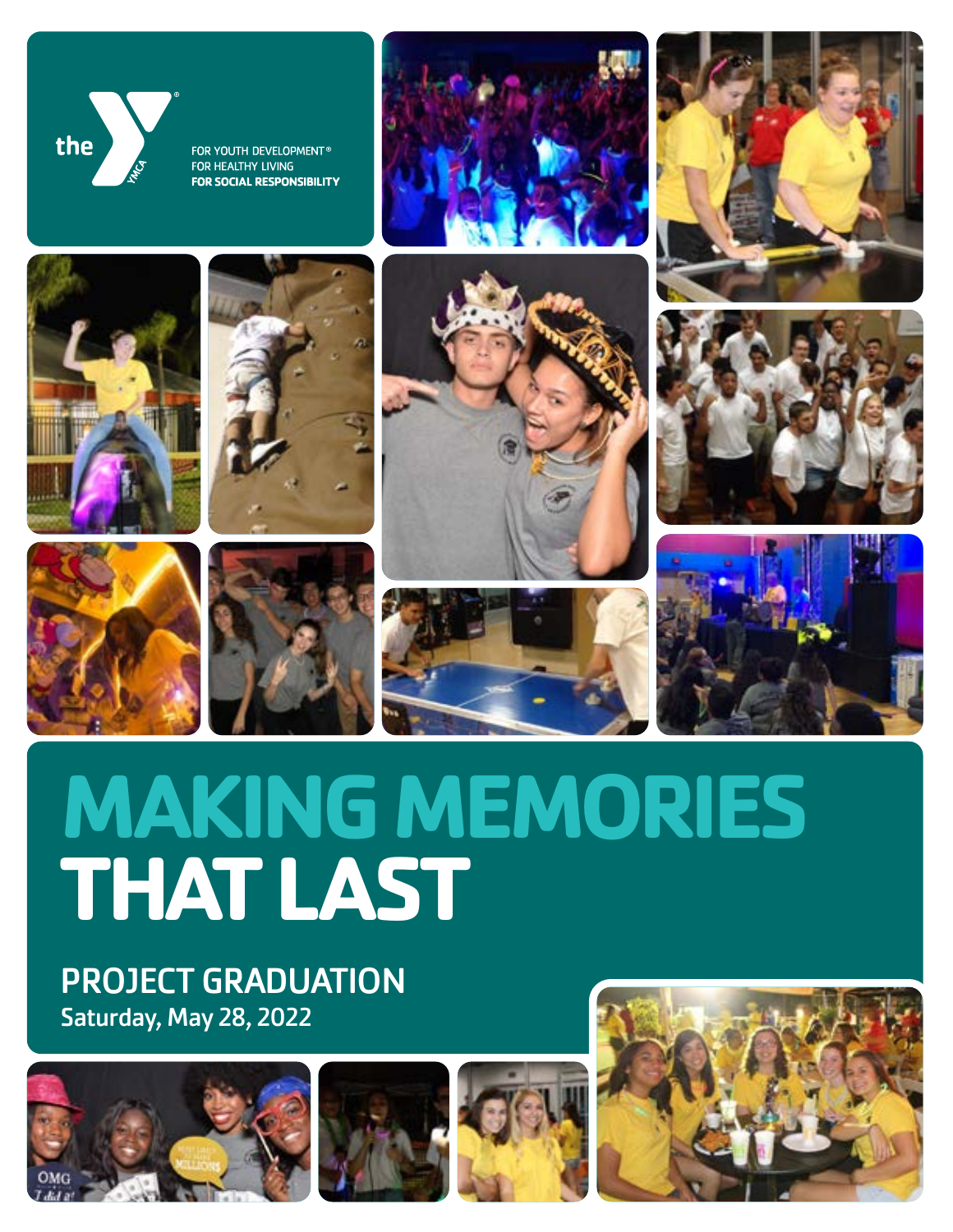# **OUR CAUSE IS FOR SOCIAL RESPONSIBILITY**

### **PROJECT GRADUATION:** CELEBRATING A SAFE AND SOBER GRADUATION

High school graduation is one of the most special and celebrated milestones in the life of a young adult. For 36 years, the Greater Naples YMCA has been proud to be a part of the annual graduation tradition in Collier County by hosting Project Graduation.

Our local Project Graduation is one of the longest-standing events of its kind in the entire country – a place where new graduates can enjoy a night of fun and celebration with their friends in a safe, drug- and alcohol-free environment.

This event is a community legacy that was established on the foundation of safety, and it has certainly delivered. We are grateful to have achieved 36 consecutive graduation nights in Collier County without an alcohol or drug related death involving our graduating seniors.

While the Greater Naples YMCA is pleased to host this event for graduates, it wouldn't be possible without the significant efforts of the parents, schools, businesses and organizations that join together to provide the resources we need to make it a memorable evening for our special guests.

## HOW YOU CAN HELP

Project Graduation is supported by hundreds of volunteers and donors each year. Join us in keeping this "Collier County tradition alive" with your generous contribution or tangible gift for this much anticipated annual event.

Your financial support will fund event activities such as Game Rooms, Karaoke, Jousting, Mechanical Bull, Rock Wall, Magician, DJ, Photo Booth and Special Lighting just to name a few. In-kind donations & services will provide food vendors, over 300 prize giveaways, and more! To support Project Graduation and our future community leaders, please fill out the sponsorship form on the back of this package.

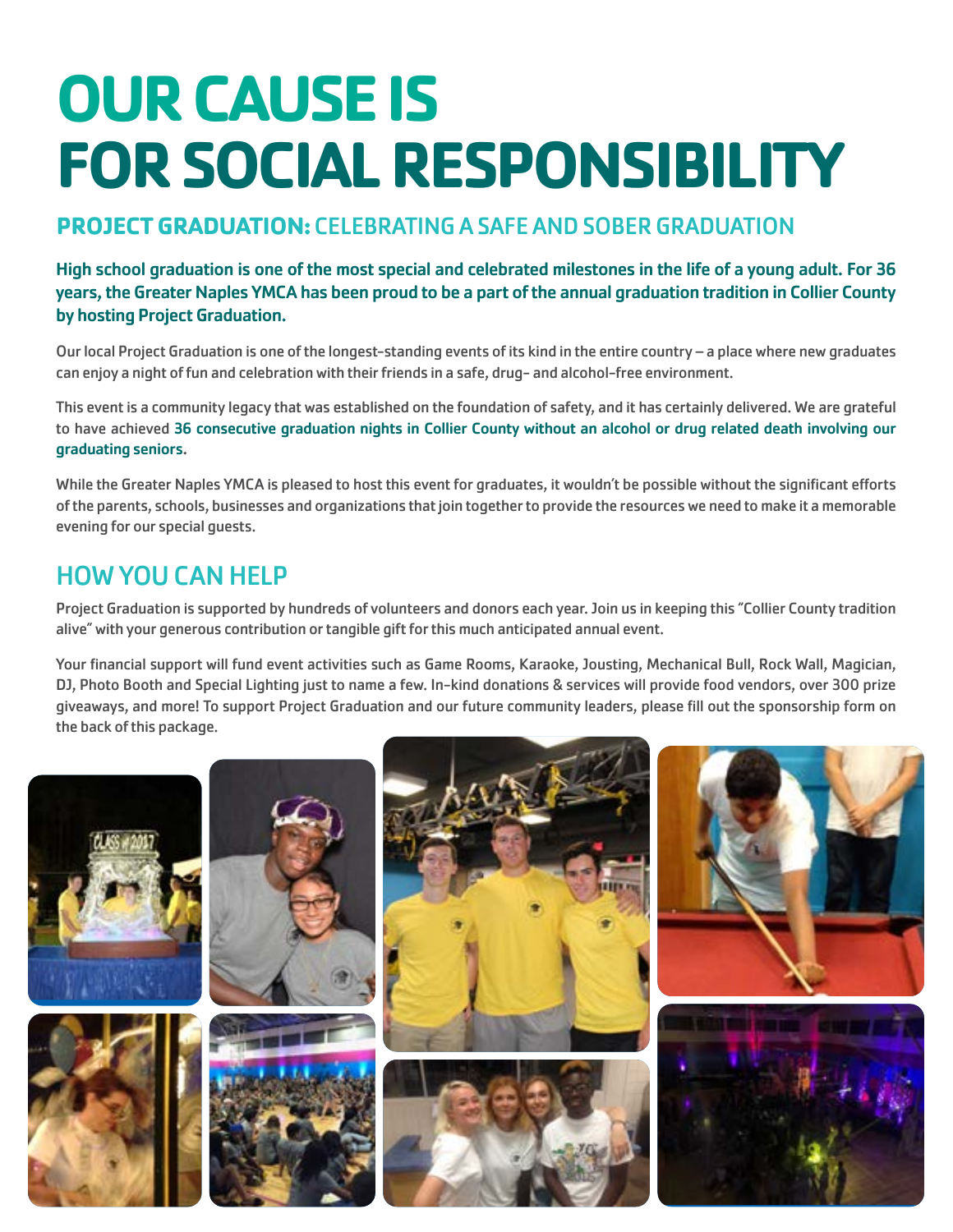## **TOGETHER ... we can make a difference!**

#### **2022 PROJECT GRADUATION SPONSORSHIP OPPORTUNITIES**

#### **GOLD SPONSOR: \$5,000**

- Name and logo on **3x6 banner** displayed at the event.
- Social Media recognition
- Logo on Project Graduation Shirt

**\*Deadline to donate to be included on the PG t-shirt is 3/25/2022**

#### **SILVER SPONSOR: \$2,500**

- Name and logo on **2x6 banner** displayed at the event.
- Social Media recognition
- Logo on Project Graduation Shirt

**\*Deadline to donate to be included on the PG t-shirt is 3/25/2022**

#### **BRONZE SPONSOR: \$1,000**

- Name ion **2x6 banner** displayed at the event
- Honorable mention in Naples Daily News
- Honorable mention in Naples Daily News
- Name listed on website
- Name listed on website

| <b>PATRON: \$500</b>        | <b>BENEFACTOR: \$250</b>    | <b>FRIEND OF THE Y: \$100</b> |
|-----------------------------|-----------------------------|-------------------------------|
| <b>Thank You Letter</b>     | <b>Thank You Letter</b>     | • Thank You Letter            |
| • Name in Naples Daily News | • Name in Naples Daily News | • Name in Naples Daily News   |

Every gift matters! This event is made possible through the generosity and support of our sponsors. To support Project Graduation and our future community leaders, please fill out the sponsorship form on the next page. All contributions are tax-deductible to the extent allowed by law and are acknowledged in writing.

Contact Rep:\_\_\_\_\_\_\_\_\_\_\_\_\_\_\_\_\_\_\_\_\_\_\_\_\_\_\_\_\_\_\_\_\_\_\_\_\_\_\_\_\_\_\_\_\_\_\_\_\_ Phone:\_\_\_\_\_\_\_\_\_\_\_\_\_\_\_\_\_\_\_\_\_\_\_\_\_\_\_\_\_\_\_\_\_\_\_\_\_\_\_\_\_\_\_\_\_\_\_\_\_\_\_\_\_\_\_\_ Email: \_\_\_\_\_\_\_\_\_\_\_\_\_\_\_\_\_\_\_\_\_\_\_\_\_\_\_\_\_\_\_\_\_\_\_\_\_\_\_\_\_\_\_\_\_\_\_\_\_\_\_\_\_\_\_\_\_

High School: \_\_\_\_\_\_\_\_\_\_\_\_\_\_\_\_\_\_\_\_\_\_\_\_\_\_\_\_\_\_\_\_\_\_\_\_\_\_\_\_\_\_\_\_\_\_\_\_\_

Thank you in advance for your gift consideration for the future leaders of our community.



A COPY OF THE OFFICIAL REGISTRATION AND FINANCIAL INFORMATION MAY BE OBTAINED FROM THE DIVISION OF CONSUMER SERVICES BY CALLING TOLL-FREE 1-800-435-7352 WITHIN THE STATE. REGISTRATION DOES NOT IMPLY ENDORSEMENT, APPROVAL, OR RECOMMENDATION BY THE STATE. REGISTRATION NUMBER CH271.

- Honorable mention in Naples Daily News
- Name listed on website